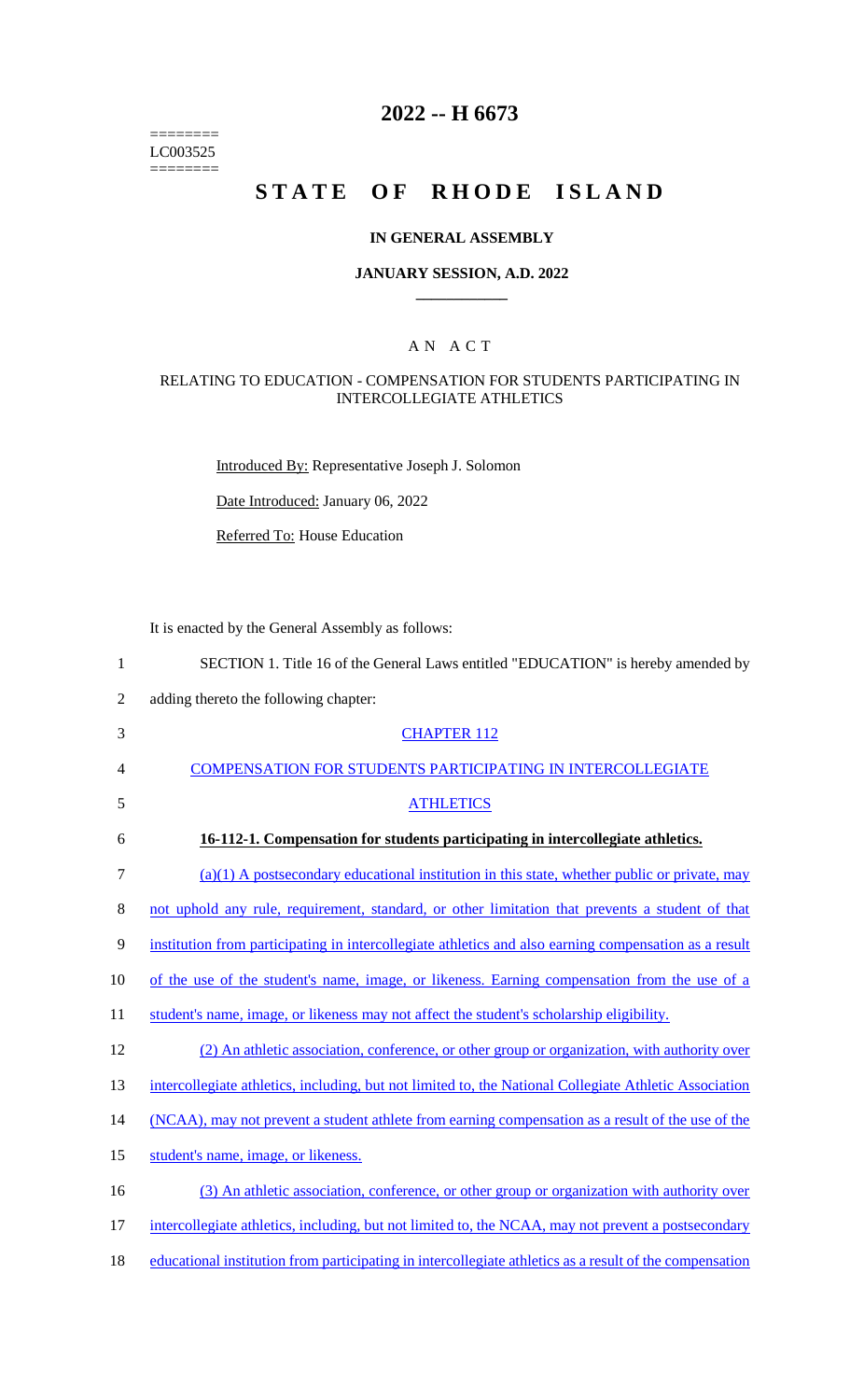1 of a student athlete for the use of the student's name, image, or likeness.

| $\overline{2}$ | (b) A postsecondary educational institution, athletic association, conference, or other group           |
|----------------|---------------------------------------------------------------------------------------------------------|
| 3              | or organization with authority over intercollegiate athletics may not provide a prospective student,    |
| $\overline{4}$ | who may participate in intercollegiate athletics, with compensation in relation to the student's name,  |
| 5              | image, or likeness.                                                                                     |
| 6              | $(c)(1)$ A postsecondary educational institution, athletic association, conference, or other            |
| $\tau$         | group or organization, with authority over intercollegiate athletics, may not prevent a student         |
| $8\,$          | athlete in this state from obtaining professional representation in relation to contracts or legal      |
| $\mathbf{9}$   | matters, including, but not limited to, representation, provided by an athlete agent or legal           |
| 10             | representation provided by an attorney.                                                                 |
| 11             | (2) Professional representation obtained by a student athlete must be from persons licensed             |
| 12             | by the state. An athlete agent representing a student athlete for purposes of earning compensation,     |
| 13             | as a result of the use of the student's name, image, or likeness, must be registered under chapter 74   |
| 14             | of title 5. An attorney representing a student athlete for purposes of earning compensation, as a       |
| 15             | result of the use of the student's name, image, or likeness, must be licensed to practice in the state. |
| 16             | (3) An athlete agent representing a student athlete shall comply with the federal Sports                |
| 17             | Agent Responsibility and Trust Act in 15 U.S.C. Ch. 104 in their relationships with the student.        |
| 18             | (d) A scholarship from the postsecondary educational institution, in which a student is                 |
| 19             | enrolled that meets the cost of attendance, is not compensation for purposes of this chapter, and a     |
| 20             | scholarship may not be revoked as a result of the student earning compensation or obtaining             |
| 21             | professional or legal representation under this chapter.                                                |
| 22             | $(e)(1)$ A student athlete may not enter into a contract providing compensation to the student,         |
| 23             | for use of the student's name, image, or likeness, if a provision of such contract is in conflict with  |
| 24             | a provision of the student's team contract.                                                             |
| 25             | (2) A postsecondary educational institution asserting a conflict under subsection (e)(1) of             |
| 26             | this section, must disclose the relevant contractual provisions that are in conflict with the student's |
| 27             | team contract, to the student athlete or his or her representative.                                     |
| 28             | (3) A student athlete who enters into a contract providing compensation to the student for              |
| 29             | use of the student's name, image, or likeness, shall disclose the contract to an official of the        |
| 30             | postsecondary educational institution in which he or she is enrolled, to be designated by the           |
| 31             | institution.                                                                                            |
| 32             | (f) A team contract of a postsecondary educational institution's athletic program may not               |
| 33             | prevent a student athlete from using the student's name, image, or likeness for a commercial purpose    |
| 34             | when the student is not engaged in official team activities. This subsection applies only to contracts  |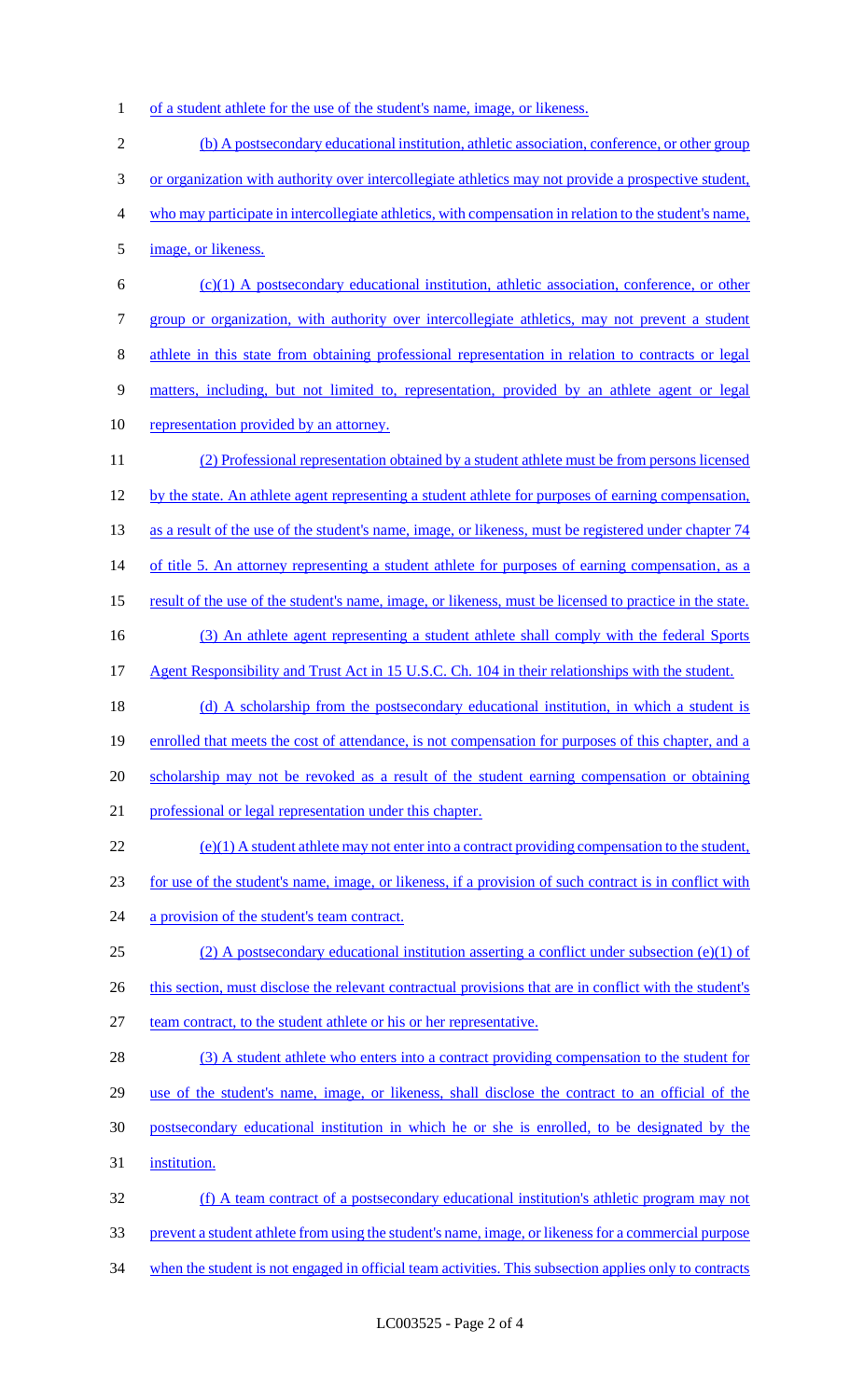- 1 entered into, modified, or renewed on or after January 1, 2024.
- (g) For purposes of this section:
- (1) The term "postsecondary educational institution" means a state university or college,
- or a private college or university.
- (2) The term "student athlete" means a student of a postsecondary educational institution
- who participates in intercollegiate athletics.
- (h) The council on postsecondary education, established by chapter 5 of title 16, shall
- promulgate regulations and rules, to implement and administer this chapter.
- SECTION 2. This act shall take effect on January 1, 2023.

======== LC003525 ========